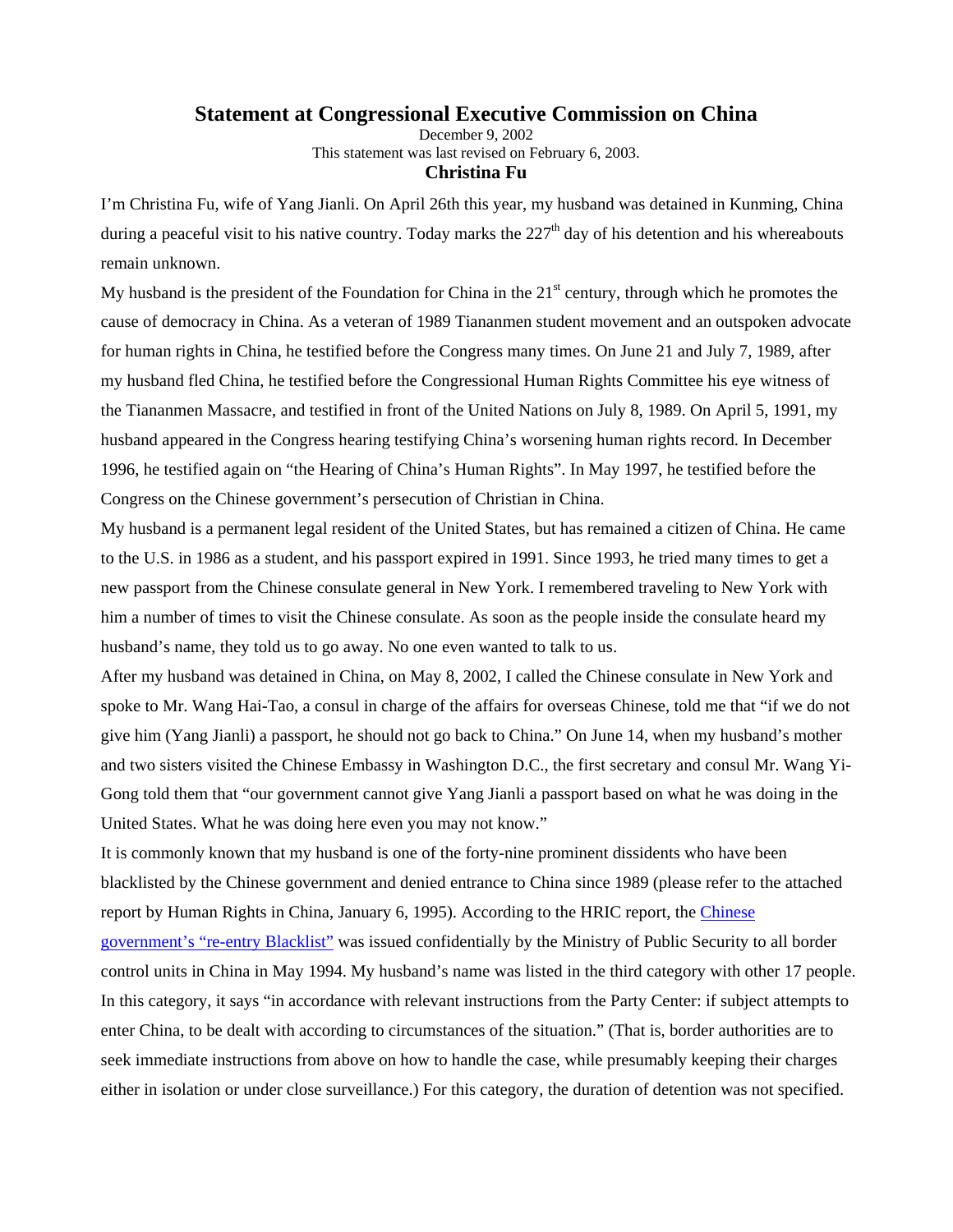My husband's decision to travel to China this spring was the result of his growing concern about the under reported labor unrest and his strong belief that he has the right to go to his own country, that is guaranteed by international treaties. The " International Covenant on Civil and Political Rights," signed by the Chinese government in 1998 but has not ratified by the Congress of People's Representatives, states that "no one shall be arbitrarily deprived of the right to enter his own country." (Article 12, item 4.)

After my husband was detained and was being held in a hotel room guarded by Chinese police officers, he spoke with me by phone. We spoke again the next day on the morning of April 27. Since that day, I have been unable to communicate with him.

In the past seven months, our family has been deeply concerned for my husband's well-being and safety. We have done everything we could to obtain information about him, but our basic rights were denied. We submitted eight written requests, made more than twenty calls to the Chinese Embassy in Washington D.C. and made six visits to the varies offices in China. I arrived in Beijing on May 23 and was not allowed to enter the country. I was sent to Canada on the same day.

My husband's brother traveled to Beijing four times from his home in Shandong province to learn where my husband was being held and try to arrange for legal representation. No lawyers in China would accept his case since there was no official record of his arrest or trial date. Chinese authorities at the Public Security Ministry, the State Security Ministry, the Foreign Ministry, and the Beijing Public Security Bureau would not provide any confirmation.

We have been in close contact with the US State Department, which has been very supportive. Despite their active involvement in the case, they have also been unable to obtain even the most basic information, such as where my husband is being held and how he is being treated. Since July, the State Department has more than once requested a written notification from the Chinese government, but nothing has happened.

Chinese law requires notification of detention within 24 hours; Chinese law imposes a 37-day limit on detentions without a warrant; Chinese law requires that the detainee be permitted rapid access to legal counsel. China has not honored its own laws with respect to my husband's case. He has not been permitted to communicate with anyone since his detention seven months ago. Such an extended period of isolation from the outside world surely constitutes inhuman, cruel and degrading treatment

Just today, my attorney Jared Genser of Freedom Now, filed a petition to the United Nation High Commission on Human Rights, Working Group on Arbitrary Detention describing the violations of Chinese and International law in my husband's case. The petition will be attached with my statement.

I remain hopeful and appreciative of the many people working on my husband's behalf. I would particularly thank the more than forty members of Congress from Senate and House, Republicans and Democrats, who have written a total of 21 letters to both the Chinese and U.S. governments to appeal for my husband's release.